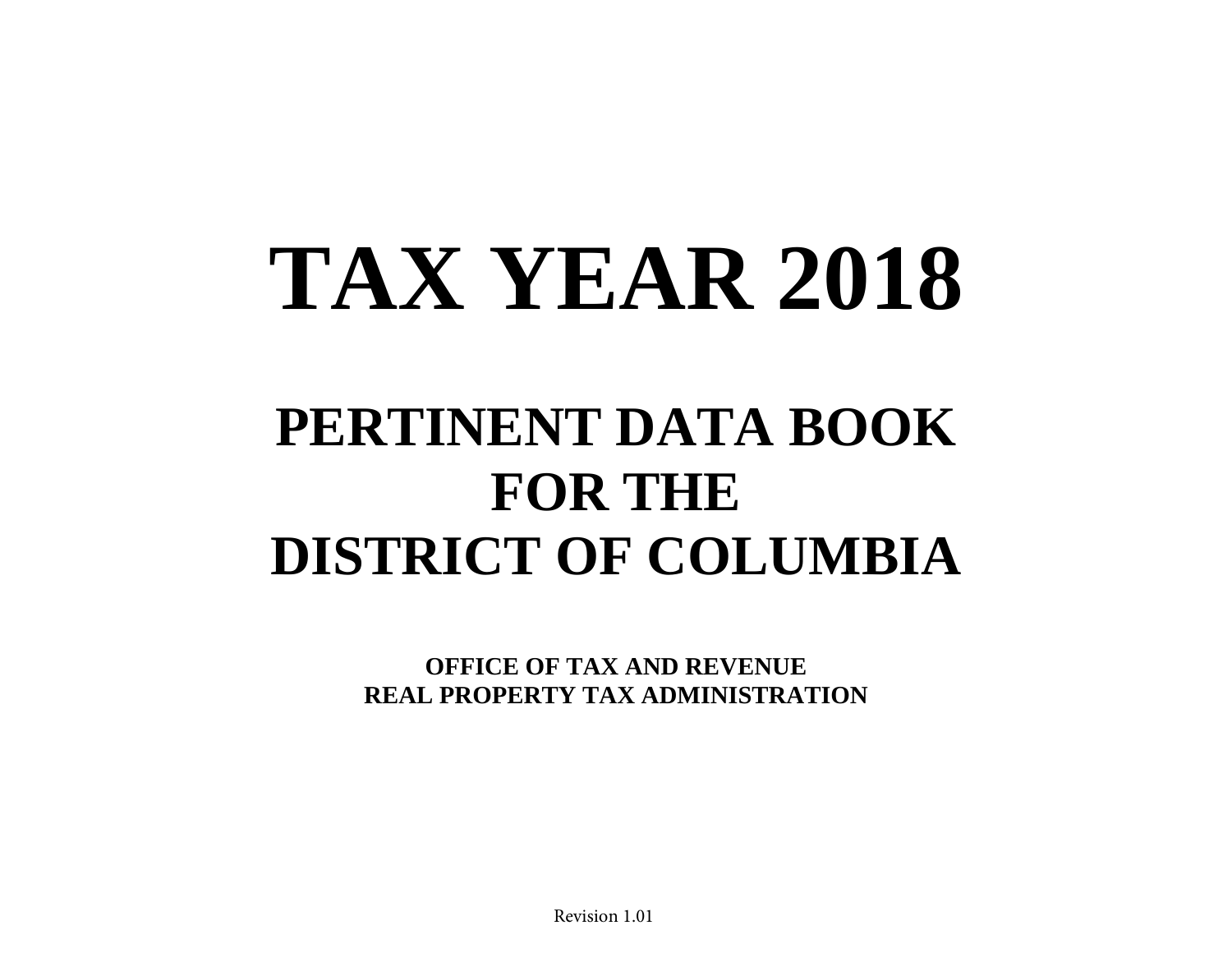# **Table of Contents Pertinent Data Book Tax Year 2018**

| <b>Section</b>             | Page(s)  |
|----------------------------|----------|
| <b>Key Assessment Data</b> |          |
| Office                     | $1 - 3$  |
| Hotel                      |          |
| Apartment                  | $5 - 6$  |
| Retail                     |          |
| <b>Maps</b>                | $8 - 10$ |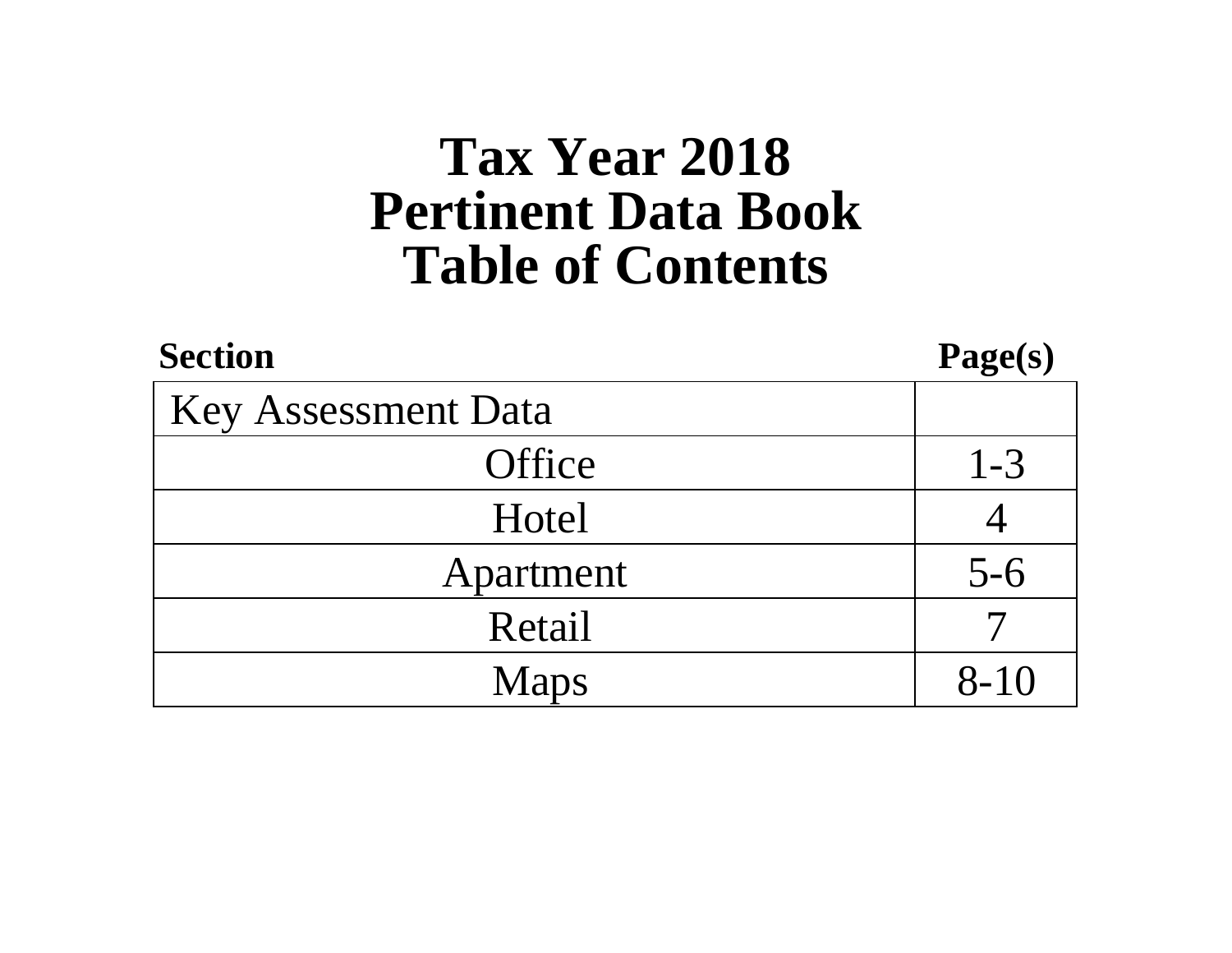$\begin{array}{r} \textbf{,} 229, 336 \\ \textbf{340}, 031 \\ \textbf{375}, 000 \\ \textbf{22}, 500 \\ \textbf{-226}, 270 \end{array}$ 7.740.597 INCOME VALUATION 12/31/2015 10:00:17 AM  $\overline{Q}$ G) Washington, DC 2017 in io  $\overline{ }$ 2.345.944<br>113.344<br>125,000<br>726,270<br>226,270 2,818,058 Expenses PLEASE ALLOW THIS EXAMPLE TO BE USED AS A GUIDE TO UNDERSTANDING YOUR APPRAISAL. \$129,009,950  $\infty$ **11. Indicated Market Value \$129,009,950**  $-52,818,058$ \$7,740,597 **9. Net Operating Income \$7,740,597 8. Total Expenses ‐ \$ 2,818,058** \$11,313,500 **1. Total Potential Gross Income \$ 11,313,500** \$10,558,655 **3. Effective Gross Income \$ 10,558,655 Jote:** EXP<br>/SF EXP<br>% 24<br>038888 EXP onnon Commercial Data Elements 9,575,280<br>453,375<br>500,000<br>30,000 10,558,655 Typical 7.6098 113,344 500,000  $-754,845$ **2.** *less* Vacancy & Collection Loss (7%) ‐ 754,845 132,500 6.00% 30,000 \$2,345,944 **5.** Retail Area (25%, rounded) 113,344 **6.** Parking & Antenna (25%, rounded) 132,500 226,270 **7.** Reserves for Replacements (2% of PGI) 226,270 \$10,296,000 487,500 **4** Office Area (24%, rounded) \$ 2,345,944 **10. Class 'A' Property Capitalization Rate 6.00 %** Value<br>(129,009,950)  $\overline{6}$ Office: 198,000 sq. ft. X \$52 \$10,296,000 Retail: 7,500 sq. ft. X \$65 487,500 Parking Parking  $\sim$ Antenna Lease 30,000 129,009,950<br>628 m  $12.$  $\circ$ 2 (754,845) 720,720 Vacancy<br>Allowance  $000$  $\mathbf{\tilde{z}}$  $rac{1}{\sqrt{1}}$ Exterior Finish Total Income Value Wall Height Value per SF/Unit Income Value CBD, INC. Office Building **CBD, INC. Office Building** Vac<br>% Other Adjust Sale Price<br>125,000,000 Vac ດຕຕຕຕ December 31, 2015 **December 31, 2015** 2005 10,296,000<br>487,500<br>500,000<br>30,000 11,313,500 11,313,500 754,845 7,740,597 Gross Rent Parking & Antenna (25%, rounded)  $\overline{\phantom{a}}$ Reserves for Replacements (2% of PGI) Class 'A' Property Capitalization Rate  $\begin{tabular}{l|c|c|c} \hline \text{Safe Date} & \text{QU} & \text{M} & \text{m  
10-28-2013 & \text{$\text{Q}$} & \text{I} & \text{I} & \text{I} & \text{I} & \text{I} & \text{I} & \text{I} & \text{I} & \text{I} & \text{I} & \text{I} & \text{I} & \text{I} & \text{I} & \text{I} & \text{I} & \text{I} & \text{I} & \text{I} & \text{I} & \text{I} & \text{I} & \text{I} & \text{I} & \text{I} & \text{I} &$ Office Area (24%, rounded) Retail Area (25%, rounded)  $\begin{array}{r} 52.00 \\ 52.00 \\ 65.00 \\ 500000.0 \\ 30000.00 \end{array}$ Rent<br>SF/Unit less Vacancy & Collection Loss (7%) Vacancy Allowance<br>Expense Allowance Gross Income **Total Potential Gross Income** Loc<br>Adj Net Income nnnnn Office: 198,000 sq. ft. X \$52 Retail: 7,500 sq. ft. X \$65 **DSe** Indicated Market Value Potential Gross Income **Potential Gross Income** Effective Gross Income ოოო Net Operating Income 888888 Year Built  $\bigcirc$ **B** Base<br>Rate **NB**  $\overline{0}$ Antenna Lease **Total Expenses** E N<br>Lev 56556  $\overline{a}$ Operating: 183145 **Expenses** gg; **SF/Unit**  $500$ Parking Cap Adjust<br>Cap Rate Rent ID Cap Code 001 20002 Internal ID **OCC**  $-0.00000$ Adj<br>Table က က **ယ** ယ ယ 198,000 7,500  $\circ$ 205,500  $\mathbf{H}$ ă, OFFICE CL<br>OFF RETAI<br>OFF PARKI<br>OFF MISC I<br>OFF RESE  $\begin{array}{ccc} \n 4 & \n 16 & \n 16 & \n 18 & \n 18 & \n 19 & \n 19 & \n 19 & \n 19 & \n 19 & \n 19 & \n 19 & \n 19 & \n 19 & \n 19 & \n 19 & \n 19 & \n 19 & \n 19 & \n 19 & \n 19 & \n 19 & \n 19 & \n 19 & \n 19 & \n 19 & \n 19 & \n 19 & \n 19 & \n 19 & \n 19 & \n 19 & \n 19 & \n 19 & \n 19 & \n 1$ ထံ  $\ddot{+}$ ൎ ്ന് ் WN TS HTG 6666 Style DC 9999 8888 Total Leaseable Area 50'0'0'0' Washington<br>Additional Owners: **Leaseable** Location 99<br>Current Owner<br>CDB, INC Sect<br>#  $- - - -$ **1S H16 6666** Ground Level Lower level Upper Level Bldg<br>#  $- - -$ **SSL**  $\#$  $\sim$   $\sim$   $+$   $\sim$ 

1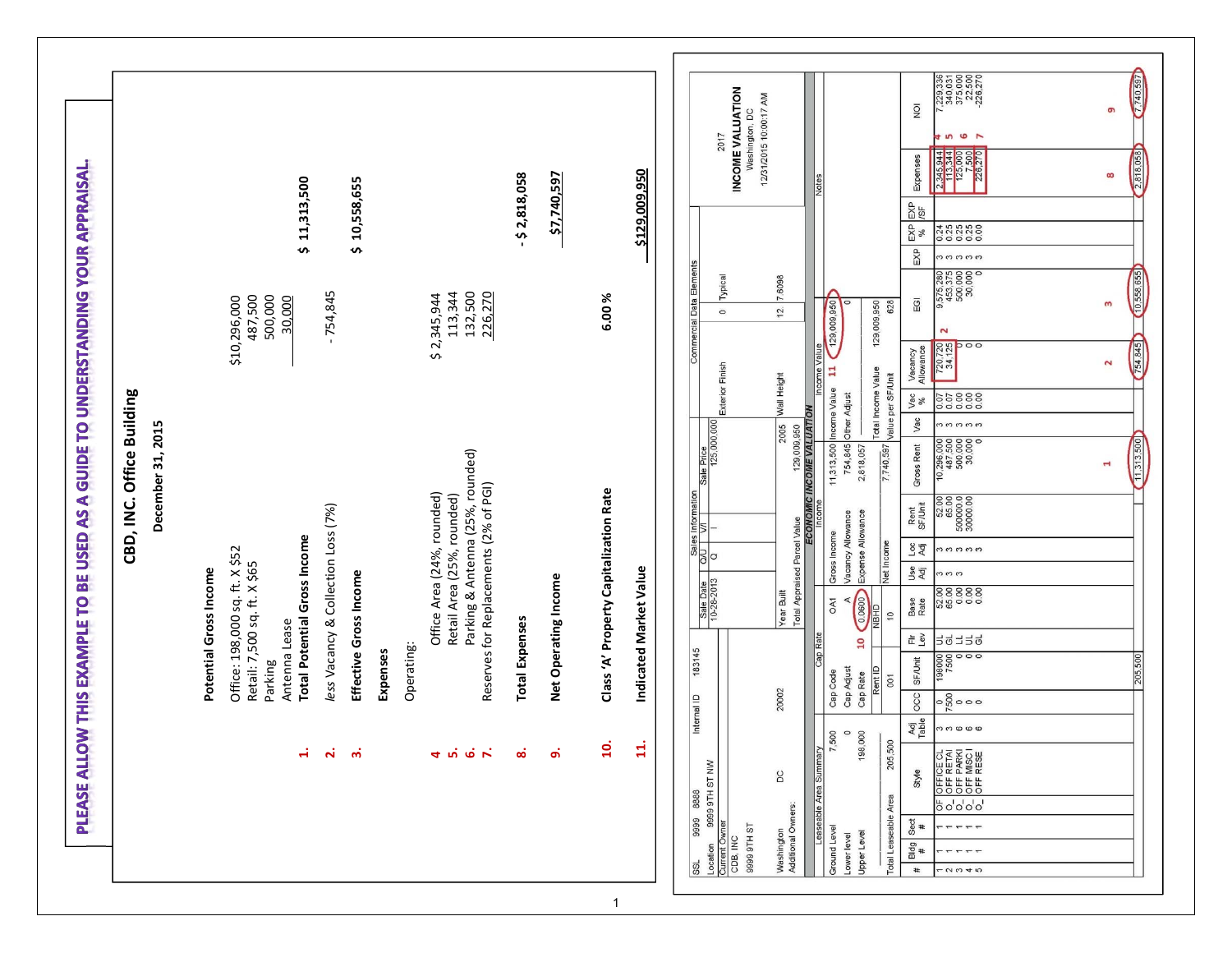### **Tax Year 2018 Washington, DC Large Office Buildings Rates and Ratios**

|                    |                                  |                                                                                                                                                                           | <b>CENTRAL</b><br><b>BUSINESS</b> |                   |                  |                  |                  |                    |                    |             |
|--------------------|----------------------------------|---------------------------------------------------------------------------------------------------------------------------------------------------------------------------|-----------------------------------|-------------------|------------------|------------------|------------------|--------------------|--------------------|-------------|
|                    |                                  | <b>CAPITOL HILL</b>                                                                                                                                                       | <b>DISTRICT</b>                   | <b>GEORGETOWN</b> | <b>NORTHEAST</b> | <b>SOUTHEAST</b> | <b>SOUTHWEST</b> | <b>UPTOWN EAST</b> | <b>UPTOWN WEST</b> | OLD CITY #2 |
|                    |                                  | Proposed TY 2018 Proposed TY 2018 Proposed TY 2018 Proposed TY 2018 Proposed TY 2018 Proposed TY 2018 Proposed TY 2018 Proposed TY 2018 Proposed TY 2018 Proposed TY 2018 |                                   |                   |                  |                  |                  |                    |                    |             |
|                    | Vacancy Ratio                    | 7.0%                                                                                                                                                                      | 7.0%                              | 7.0%              | 7.0%             | 7.0%             | 7.0%             | 7.0%               | 7.0%               | 7.0%        |
|                    | Expense Ratio (Trophy)           | 20.0%                                                                                                                                                                     | 20.0%                             | 20.0%             | 20.0%            | 20.0%            | 20.0%            | 20.0%              | 20.0%              | 20.0%       |
|                    | Expense Ratio (Class A)          | 23.0%                                                                                                                                                                     | 23.0%                             | 23.0%             | 23.0%            | 23.0%            | 23.0%            | 23.0%              | 23.0%              | 23.0%       |
|                    | Expense Ratio (Class B)          | 28.0%                                                                                                                                                                     | 28.0%                             | 28.0%             | 28.0%            | 28.0%            | 28.0%            | 28.0%              | 28.0%              | 28.0%       |
|                    | Expense Ratio (Class C)          | 34.0%                                                                                                                                                                     | 34.0%                             | 34.0%             | 34.0%            | 34.0%            | 34.0%            | 34.0%              | 34.0%              | 34.0%       |
|                    | Expense Ratio (Misc Income)      | 25.0%                                                                                                                                                                     | 25.0%                             | 25.0%             | 25.0%            | 25.0%            | 25.0%            | 25.0%              | 25.0%              | 25.0%       |
| Code               | <b>Base Annual Rental Rates</b>  |                                                                                                                                                                           |                                   |                   |                  |                  |                  |                    |                    |             |
| <b>IOFF1</b>       | <b>OFFICE-TROPHY</b>             | 61.80                                                                                                                                                                     | 74.50                             | 61.80             | 61.80            | 61.80            | 61.80            | 61.80              | 61.80              | 61.80       |
|                    | 2 OFF2 OFFICE-CLASS A            | 45.00                                                                                                                                                                     | 55.00                             | 48.40             | 49.40            | 49.40            | 48.40            | 49.40              | 48.40              | 56.70       |
|                    | <b>3 OFF3 OFFICE-CLASS B</b>     | 44.00                                                                                                                                                                     | 46.00                             | 42.20             | 44.30            | 44.30            | 46.00            | 44.30              | 41.00              | 45.00       |
|                    | 4 OFF4 OFFICE-CLASS C            | 40.00                                                                                                                                                                     | 40.00                             | 38.00             | 38.10            | 38.10            | 40.20            | 38.10              | 38.10              | 36.10       |
|                    | 5 OFFC OFFICE-CONDO              | 44.00                                                                                                                                                                     | 46.00                             | 42.20             | 44.30            | 44.30            | 46.00            | 44.30              | 41.00              | 45.00       |
|                    | <b>6 O BO OFFICE-BSMT OFFICE</b> | 35.00                                                                                                                                                                     | 39.00                             | 35.00             | 35.00            | 35.00            | 35.00            | 35.00              | 35.00              | 35.00       |
|                    | 7O BR OFFICE-BSMT RETAIL         | 35.00                                                                                                                                                                     | 50.00                             | 35.00             | 35.00            | 35.00            | 35.00            | 35.00              | 35.00              | 35.00       |
| 8 O R <sub>1</sub> | <b>OFFICE-RETAIL-First Floor</b> | 50.00                                                                                                                                                                     | 65.00                             | 40.00             | 40.00            | 40.00            | 50.00            | 40.00              | 40.00              | 50.00       |
|                    | 9 O_R2 OFFICE-RETAIL-Upper Floor | 35.00                                                                                                                                                                     | 35.00                             | 35.00             | 35.00            | 35.00            | 35.00            | 35.00              | 35.00              | 35.00       |
|                    | 10 O_RA OFFICE-RES-Apartment     | 33.00                                                                                                                                                                     | 33.00                             | 33.00             | 30.00            | 30.00            | 33.00            | 30.00              | 33.00              | 33.00       |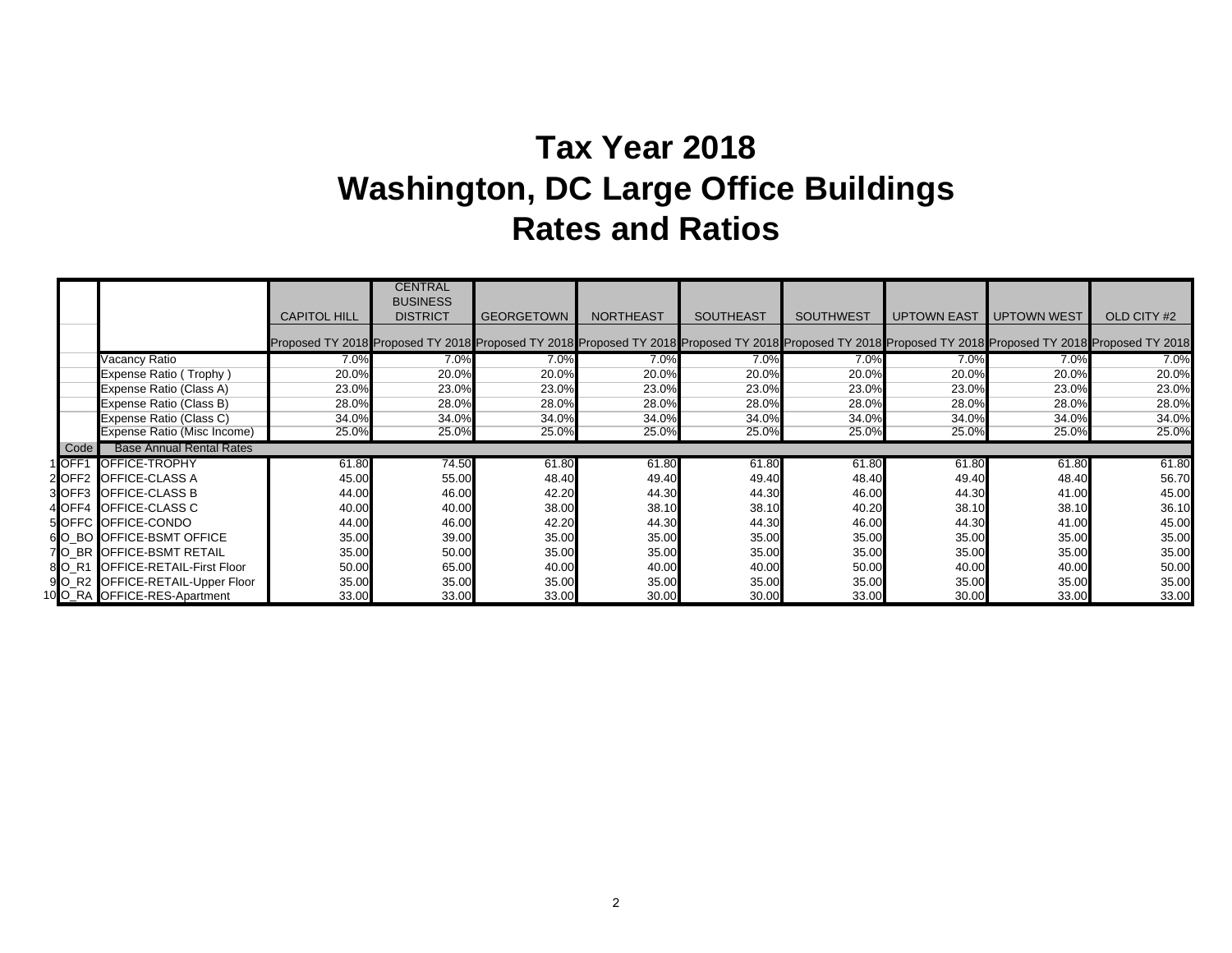## **Tax Year 2018Washington, DC Large Office Buildings Rates and Ratios**

|                 |                      | <b>Cap Rate</b> |   |
|-----------------|----------------------|-----------------|---|
| <b>Cap Code</b> | <b>Description</b>   | <b>TY 2018</b>  |   |
| OA0             | <b>OFFICE TROPHY</b> | 5.800           |   |
| OA1             | <b>OFFICE A</b>      | 6.300           |   |
| OB <sub>0</sub> | OFFICE B             | 6.700           | 2 |
| OC <sub>0</sub> | OFFICE C             | 7.900           | 3 |

**Cap Rate Table Cap Rate Adjustment**

|                 |                      | <b>Cap Rate</b> |                   |                    | <b>Adjustment</b> |
|-----------------|----------------------|-----------------|-------------------|--------------------|-------------------|
| <b>Cap Code</b> | <b>Description</b>   | <b>TY 2018</b>  | <b>Cap Rating</b> | <b>Description</b> | <b>TY 2018</b>    |
| OA0             | <b>OFFICE TROPHY</b> | 5.800           |                   | <b>VERY POOR</b>   | 1.06              |
| OA1             | <b>OFFICE A</b>      | 6.300           |                   | <b>POOR</b>        | 1.04              |
| OB0             | <b>OFFICE B</b>      | 6.700           |                   | <b>FAIR</b>        | 1.02              |
| OCO             | OFFICE C             | 7.900           |                   | <b>AVERAGE</b>     | 1.00              |
|                 |                      |                 |                   | <b>GOOD</b>        | 0.98              |
|                 |                      |                 |                   | <b>EXCELLENT</b>   | 0.96              |
|                 |                      |                 |                   | AVERAGE            | 1.00              |

### **Rent, Vacancy, and Expense Adjustment Tables**

|                |                    | <b>RENT-Location</b> | <b>RENT-Use</b> | <b>Vacancy</b> | <b>Expense</b> |
|----------------|--------------------|----------------------|-----------------|----------------|----------------|
| Rating         | <b>Description</b> | <b>TY 2018</b>       | <b>TY 2018</b>  | <b>TY 2018</b> | <b>TY 2018</b> |
|                | <b>POOR</b>        | 0.80                 | 0.80            | 1.50           | 1.20           |
| 2              | <b>FAIR</b>        | 0.90                 | 0.90            | 1.25           | 1.10           |
| 3              | AVERAGE            | 1.00                 | 1.00            | 1.00           | 1.00           |
| 4              | <b>GOOD</b>        | 1.10                 | 1.10            | 0.75           | 0.90           |
| I <sub>5</sub> | <b>EXCELLENT</b>   | 1.20                 | 1.20            | 0.50           | 0.80           |
| <b>I</b> A     | AVERAGE            | 1.00                 | 1.00            | 1.00           | 1.00           |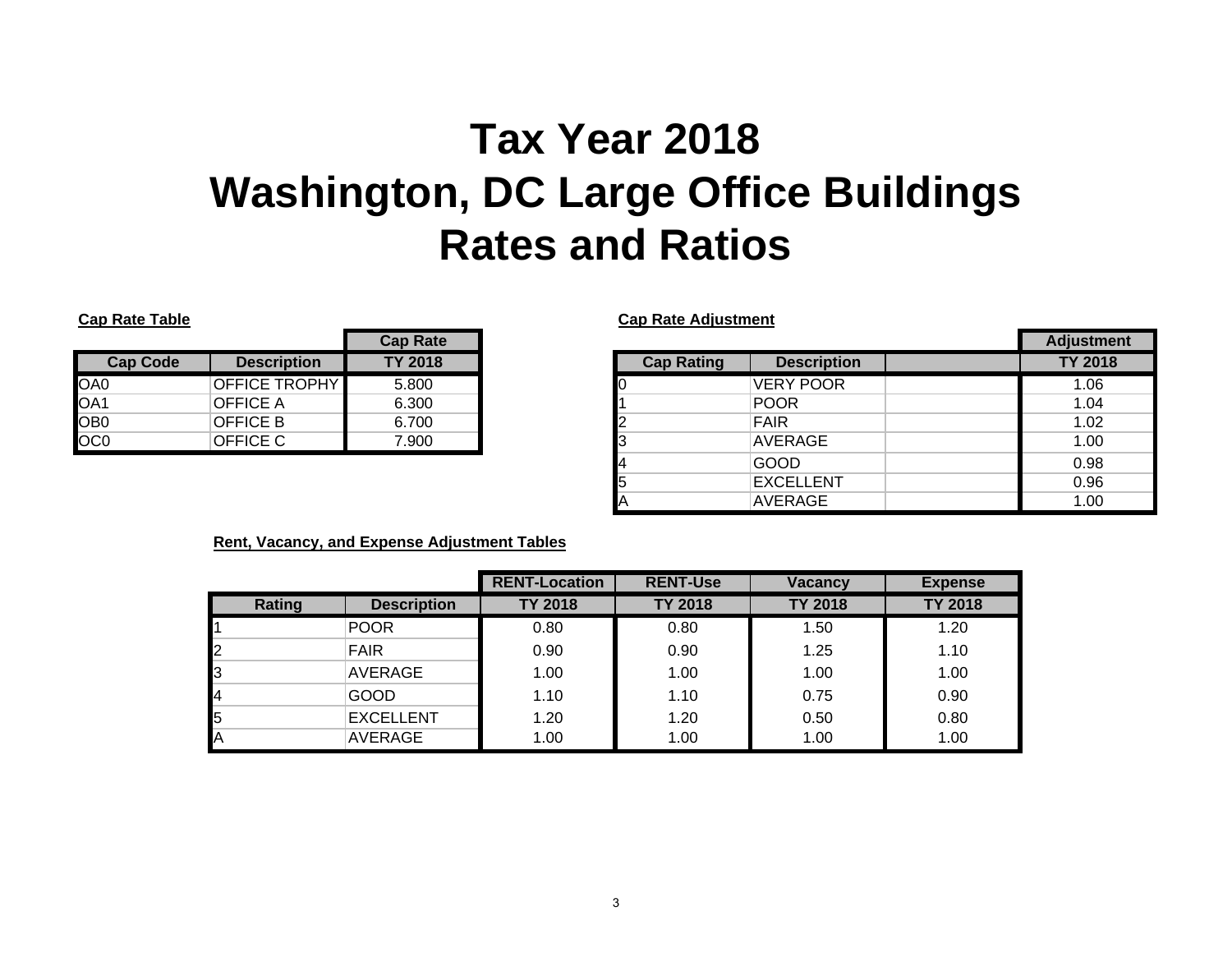### Tax Year 2018Washington, DC Hotel Properties Base Rates for Reassessment

| <b>Base Management Fee</b>                          | 3.00%    | Replacement Cost New of FF&E per Room |                   |
|-----------------------------------------------------|----------|---------------------------------------|-------------------|
| <b>Incentive Management Fee</b>                     | $1.00\%$ |                                       |                   |
| <b>Franchise Royalty Fee</b>                        | 4.00%    | <b>Ultra Luxury</b>                   | 56,700            |
| <b>Replacement for Reserves (Real Property)</b>     | 2.00%    | Luxury                                | 41,200            |
| <b>Replacement for Reserves (Personal Property)</b> | 4.00%    | <b>Full Service</b>                   | 25,800            |
| aka-Return of FF&E Invested Capital                 |          | <b>Select Service</b>                 | \$15,500-\$23,200 |
| <b>Personal Property Tax Rate</b>                   | 3.40%    | <b>Limited Service</b>                | \$8,200-\$15,500  |

|                            | 3.00% | <b>Replacement Cost New of FF&amp;E per Room</b> |                   |
|----------------------------|-------|--------------------------------------------------|-------------------|
| t Feel                     | 1.00% |                                                  |                   |
|                            | 4.00% | <b>Ultra Luxury</b>                              | 56,700            |
| ves (Real Property)        | 2.00% | Luxury                                           | 41,200            |
| ves (Personal Property)    | 4.00% | <b>Full Service</b>                              | 25,800            |
| n of FF&E Invested Capital |       | <b>Select Service</b>                            | \$15,500-\$23,200 |
| Rate                       | 3.40% | <b>Limited Service</b>                           | $$8,200-\$15,500$ |
|                            |       | <b>Economy and Motel</b>                         | 8,200             |

| Cap Rate Real Property   | Cap Rate Personal Property |                          |       |
|--------------------------|----------------------------|--------------------------|-------|
| <b>Ultra Luxury</b>      | 6.80%                      | Ultra Luxury             | 6.95% |
| Luxury                   | 6.95%                      | Luxury                   | 7.10% |
| <b>Full Service</b>      | 7.15%                      | <b>Full Service</b>      | 7.30% |
| <b>Select Service</b>    | 7.80%                      | <b>Select Service</b>    | 7.95% |
| <b>Limited Service</b>   | 7.85%                      | <b>Limited Service</b>   | 8.00% |
| <b>Economy and Motel</b> | 7.85%                      | <b>Economy and Motel</b> | 8.00% |

| operty         |       | Cap Rate Personal Property |       |
|----------------|-------|----------------------------|-------|
| a Luxury       | 6.80% | <b>Ultra Luxury</b>        | 6.95% |
| ury            | 6.95% | Luxury                     | 7.10% |
| <b>Service</b> | 7.15% | <b>Full Service</b>        | 7.30% |
| ct Service     | 7.80% | <b>Select Service</b>      | 7.95% |
| ited Service   | 7.85% | <b>Limited Service</b>     | 8.00% |
| nomy and Motel | 7.85% | <b>Economy and Motel</b>   | 8.00% |

**\* Extended Stay hotels may have varying levels of service.**

**Each extended Stay Hotel is included in it's Appropriate Market Segment.**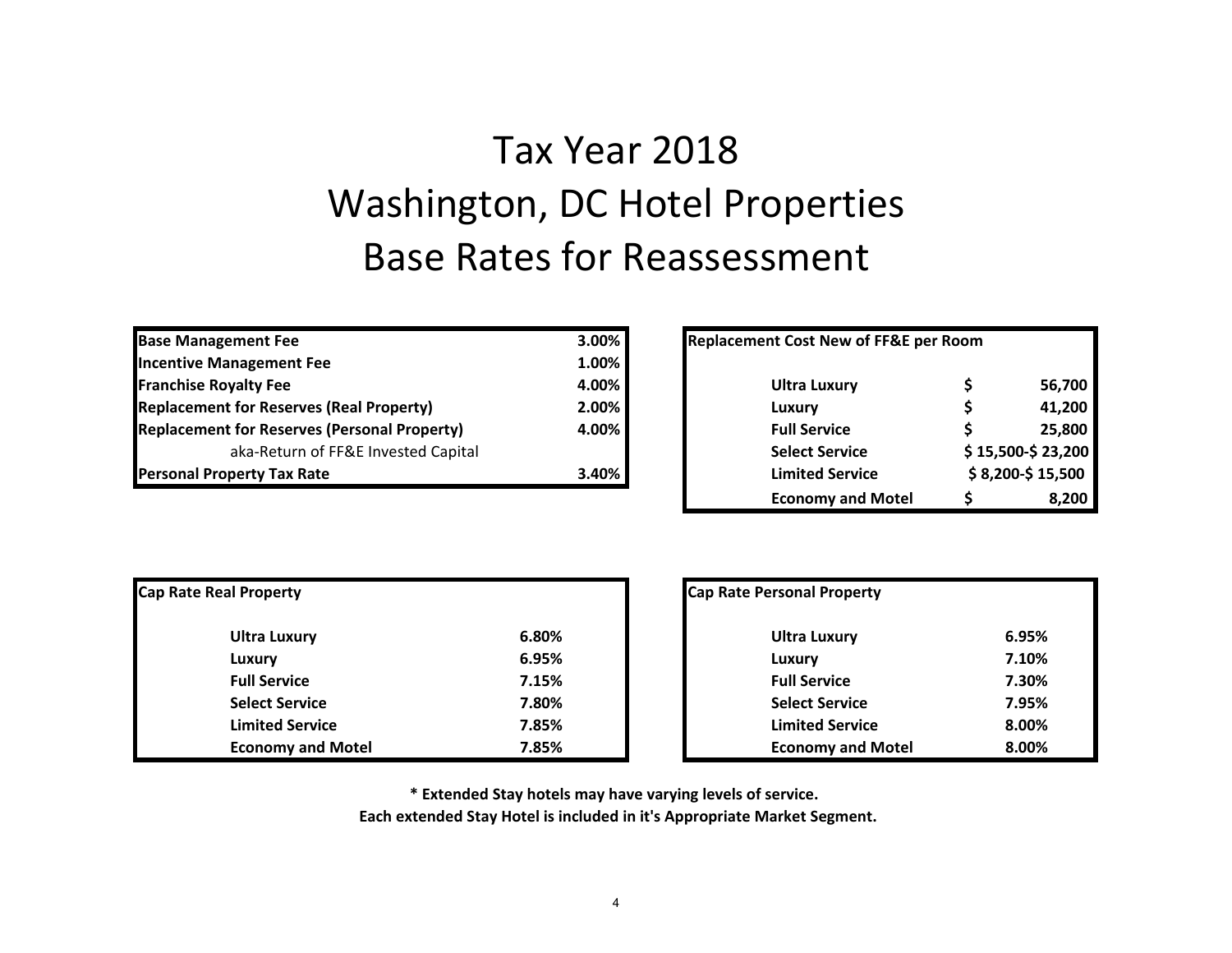### **Tax Year 2018 Washington DC, Apartment Building Monthly Rent Assessment Data**

**See map on page 9 for delineation of Rent Curve Areas noted below.**

|                                                           |                              | $\overline{1}$      | $\overline{2}$                    | 3                 | $\overline{4}$   | 5                | 6                | $\overline{7}$ | 8                       | 9              |
|-----------------------------------------------------------|------------------------------|---------------------|-----------------------------------|-------------------|------------------|------------------|------------------|----------------|-------------------------|----------------|
|                                                           |                              |                     | <b>CENTRAL</b><br><b>BUSINESS</b> |                   |                  |                  |                  |                |                         |                |
|                                                           |                              | <b>CAPITOL HILL</b> | <b>DISTRICT</b>                   | <b>GEORGETOWN</b> | <b>NORTHEAST</b> | <b>SOUTHEAST</b> | <b>SOUTHWEST</b> |                | UPTOWN EAST UPTOWN WEST | OLD CITY #2    |
| Tax Year 2018 Washington DC,<br><b>Apartment Building</b> | Vacancy Ratio                | 4%                  | 5%                                | 4%                | 5%               | 6%               | 5%               | 4%             | 5%                      | 4%             |
| Tax Year 2018 Washington DC,<br><b>Apartment Building</b> | <b>Expense Ratio</b>         | 36%                 | 31%                               | 40%               | 48%              | 55%              | 37%              | 52%            | 40%                     | 31%            |
| Code                                                      | <b>Description</b>           | <b>Monthly Rent</b> |                                   |                   |                  |                  |                  |                |                         |                |
| 0000                                                      | <b>JR. EFFICIENCY</b>        | 1,185               | 1,495                             | 1,420             | 950              | 700              | 1,370            | 905            | 1,290                   | 1,450          |
| 0101                                                      | <b>EFFICIENCY</b>            | 1,320               | 1,660                             | 1,575             | 1,050            | 775              | 1,370            | 1,005          | 1,430                   | 1,615          |
| 0102                                                      | EFFICIENCY, SM               | 1,185               | 1,495                             | 1,420             | 950              | 700              | 1,370            | 905            | 1,290                   | 1,450          |
| 0103                                                      | EFFICIENCY, LG               | 1,450               | 1,825                             | 1,730             | 1,165            | 855              | 1,410            | 1,100          | 1,575                   | 1,780          |
| 1101                                                      | 1BR, 1BA                     | 1,575               | 2,415                             | 2,165             | 1,135            | 895              | 1,650            | 1,190          | 1,830                   | 1,965          |
| 1102                                                      | 1BR, 1BA, SM                 | 1,420               | 2,175                             | 1,945             | 1,010            | 805              | 1,650            | 1,070          | 1,650                   | 1,770          |
| 1103                                                      | 1BR, 1BA, LG                 | 1,730               | 2,655                             | 2,380             | 1,245            | 990              | 1,650            | 1,310          | 2,010                   | 2,165          |
| 1111                                                      | 1BR+DEN, 1BA                 | 1,880               | 2,770                             | 2,190             | 1,310            | 1,235            | 1,650            | 1,670          | 2,175                   | 2,290          |
| 1113                                                      | 1BR+DEN 1BA, LG              | 2,070               | 3,050                             | 2,410             | 1,430            | 1,360            | 1,650            | 1,835          | 2,390                   | 2,525          |
| 2101                                                      | 2BR, 1BA                     | 1,915               | 3,610                             | 3,135             | 1,455            | 1,025            | 2,225            | 1,420          | 2,500                   | 2,885          |
| 2102                                                      | 2BR, 1BA, SM                 | 1,720               | 3,240                             | 2,820             | 1,310            | 920              | 2,225            | 1,275          | 2,250                   | 2,595          |
| 2103                                                      | 2BR, 1BA, LG                 | 2,110               | 3,970                             | 3,450             | 1,605            | 1,125            | 2,225            | 1,565          | 2,740                   | 3,170          |
| 2111                                                      | 2BR+DEN, 1BA                 | 2,290               | 4,155                             | 3,335             | 1,680            | 1,270            | 2,225            | 1,770          | 3,120                   | 3,325          |
| 2113                                                      | 2BR+DEN 1BA, LG              | 2,525               | 4,570                             | 3,665             | 1,845            | 1,395            | 2,225            | 1,945          | 3,430                   | 3,655          |
| 2201                                                      | 2BR, 2BA                     | 2,100               | 4,155                             | 3,620             | 1,750            | 1,235            | 2,225            | 1,545          | 3,120                   | 3,325          |
| 2202                                                      | 2BR, 2BA, SM                 | 1,895               | 3,740                             | 3,255             | 1,585            | 1,110            | 2,225            | 1,390          | 2,815                   | 2,995          |
| 2203                                                      | 2BR, 2BA, LG                 | 2,310               | 4,570                             | 3,985             | 1,925            | 1,360            | 2,225            | 1,700          | 3,430                   | 3,655          |
| 2211                                                      | 2BR+DEN, 2BA                 | 2,530               | 4,765                             | 3,670             | 2,090            | 1,495            | 2,225            | 1,725          | 3,750                   | 3,720          |
| 2213                                                      | 2BR+DEN 2BA, LG              | 2,780               | 5,260                             | 4,040             | 2,295            | 1,650            | 2,225            | 1,905          | 4,120                   | 4,090          |
| 3101                                                      | 3BR, 1BA                     | 2,480               | 5,175                             | 3,810             | 1,955            | 1,270            | 2,710            | 1,520          | 3,200                   | 2,885          |
| 3102                                                      | 3BR, 1BA, SM                 | 2,240               | 4,655                             | 3,425             | 1,770            | 1,135            | 2,710            | 1,370          | 2,880                   | 2,595          |
| 3103                                                      | 3BR, 1BA, LG                 | 2,725               | 5,700                             | 4,185             | 2,140            | 1,395            | 2,710            | 1,675          | 3,510                   | 3,170          |
| 3111                                                      | 3BR+DEN, 1BA                 | 2,860               | 5,960                             | 4,185             | 2,235            | 1,620            | 2,710            | 2,670          | 3,865                   | 3,325<br>3,655 |
| 3113                                                      | 3R+DEN 1BA, LG               | 3,130               | 6,545                             | 4,605             | 2,470            | 1,780            | 2,710            | 2,925          | 4,250                   |                |
| 3201                                                      | 3BR, 2BA                     | 2,860               | 5,960                             | 4,185             | 2,235            | 1,495            | 2,710            | 1,645          | 3,390                   | 3,325          |
| 3202<br>3203                                              | 3BR, 2BA, SM<br>3BR, 2BA, LG | 2,565<br>3,130      | 5,360<br>6,545                    | 3,765<br>4,605    | 2,030<br>2,470   | 1,350<br>1,650   | 2,710<br>2,710   | 1,480<br>1,795 | 3,050<br>3,730          | 2,995<br>3,655 |
| 3211                                                      | 3BR+DEN, 2BA                 | 3,425               | 7,445                             | 4,570             | 2,700            | 1,875            | 2,710            | 2,785          | 4,095                   | 3,985          |
| 3213                                                      | 3BR+DEN 2BA, LG              | 3,765               | 8,195                             | 5,020             | 2,975            | 2,060            | 2,710            | 3,065          | 4,500                   | 4,390          |
| 4101                                                      | 4BR, 1BA                     | 3,240               | 6,090                             | 4,950             | 3,350            | 1,620            | 2,985            | 2,670          | 5,810                   | 3,480          |
| 4102                                                      | 4BR, 1BA, SM                 | 2,915               | 5,480                             | 4,450             | 2,995            | 1,455            | 2,985            | 2,400          | 5,225                   | 3,130          |
| 4103                                                      | 4BR, 1BA, LG                 | 3,570               | 6,690                             | 5,455             | 3,665            | 1,780            | 2,985            | 2,925          | 6,385                   | 3,830          |
| 4111                                                      | 4BR+DEN, 1BA                 | 4,875               | 7,010                             | 5,700             | 4,160            | 1,925            | 2,985            | 2,670          | 6,980                   | 3,995          |
| 4113                                                      | 4BR+DEN 1BA, LG              | 5,355               | 7,705                             | 6,255             | 4,585            | 2,120            | 2,985            | 2,925          | 7,660                   | 4,400          |
| 4201                                                      | 4BR, 2BA                     | 4,875               | 7,010                             | 5,700             | 4,160            | 1,780            | 2,985            | 2,785          | 6,980                   | 3,995          |
| 4202                                                      | 4BR, 2BA, SM                 | 4,385               | 6,305                             | 5,130             | 3,755            | 1,605            | 2,985            | 2,505          | 6,285                   | 3,595          |
| 4203                                                      | 4BR, 2BA, LG                 | 5,355               | 7,705                             | 6,255             | 4,585            | 1,950            | 2,985            | 3,065          | 7,660                   | 4,400          |
| 4211                                                      | 4BR+DEN, 2BA                 | 5,840               | 8,060                             | 6,290             | 4,995            | 2,070            | 2,985            | 2,785          | 8,020                   | 4,800          |
| 4213                                                      | 4BR+DEN 2BA, LG              | 6,420               | 8,870                             | 6,915             | 5,500            | 2,280            | 2,985            | 3,065          | 8,815                   | 5,285          |
| 4999                                                      | 5 OR MORE BR                 | 3,810               | 7,010                             | 7,825             | 3,165            | 2,280            | 4,270            | 2,785          | 9,730                   | 6,695          |
|                                                           |                              |                     |                                   |                   |                  |                  |                  |                |                         |                |

All Monthly rents are TY 2017 monthly rents increased by 3% and rounded down to the nearest \$5.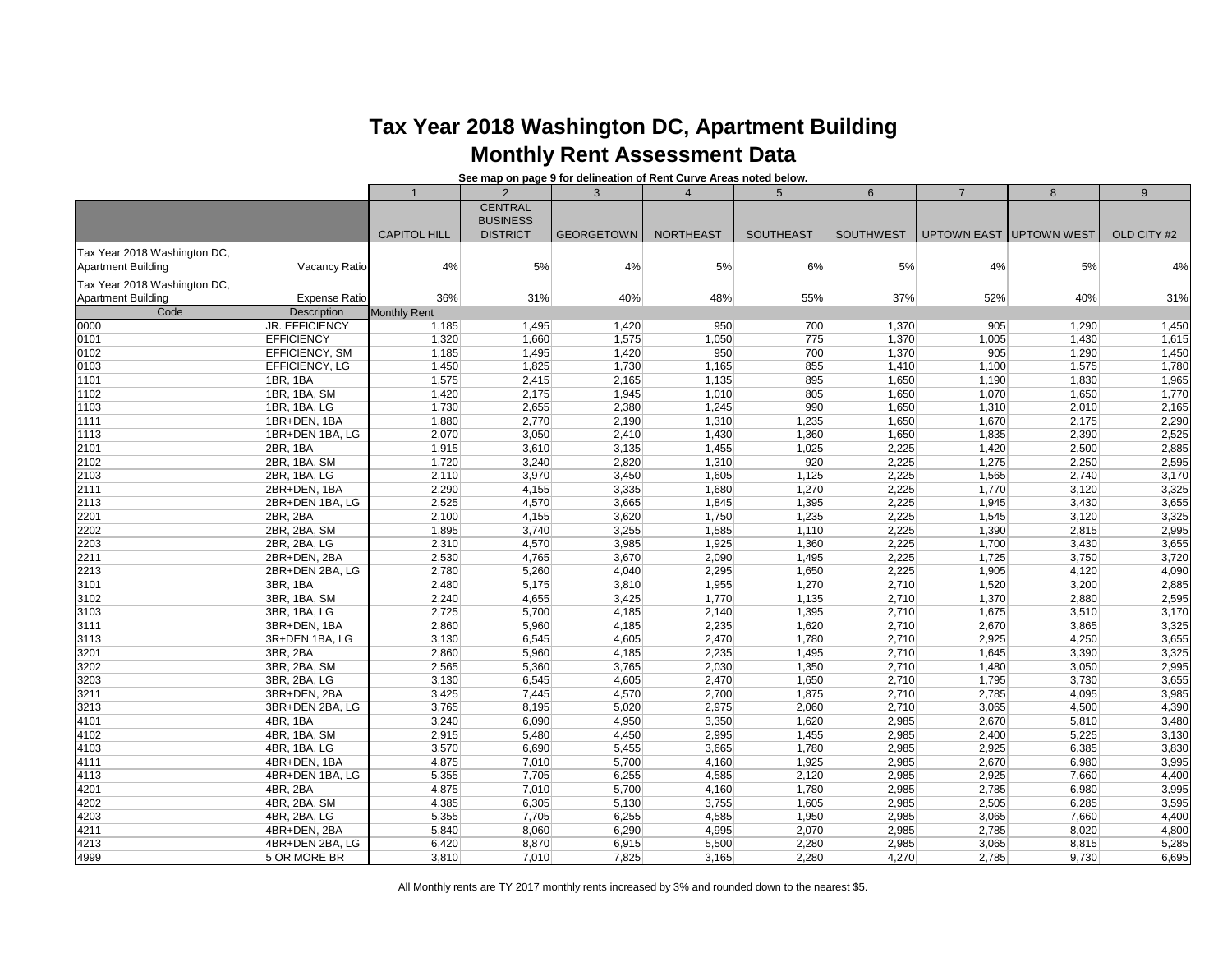### **Tax Year 2018 Washington DC, Apartment Building Key Assessment Data**

| Cap Code        | <b>Description</b>        |      |
|-----------------|---------------------------|------|
|                 |                           | Rate |
|                 | HIGH RISE CAP RATE AREA 1 | 4.80 |
| HR <sub>2</sub> | HIGH RISE CAP RATE AREA 2 | 5.00 |
| HR <sub>3</sub> | HIGH RISE CAP RATE AREA 3 | 6.60 |
| LR <sub>1</sub> | LOW RISE CAP RATE AREA 1  | 5.40 |
| LR2             | LOW RISE CAP RATE AREA 2  | 6.10 |
| LR3             | LOW RISE CAP RATE AREA 3  | 6.90 |

#### **Cap Rate Table Cap RateAdjustment Table**

| Cap Rating     | Description      | Adjustment |
|----------------|------------------|------------|
| 0              | <b>VERY POOR</b> | 1.3        |
| 1              | <b>POOR</b>      | 1.2        |
| 2              | <b>FAIR</b>      | 1.1        |
| 3              | <b>AVERAGE</b>   |            |
| $\overline{4}$ | GOOD             | 0.9        |
| 5              | <b>EXCELLENT</b> | 0.8        |
| Δ              | <b>AVERAGE</b>   |            |

### **Rent, Vacancy, and Expense Adjustment Tables**

| Rating | <b>Description</b> |  | Location | Use  | Vacancy | Expense |
|--------|--------------------|--|----------|------|---------|---------|
|        | <b>POOR</b>        |  | 0.80     | 0.80 | 2.00    | 1.25    |
| 2      | <b>FAIR</b>        |  | 0.90     | 0.90 | 1.50    | 1.10    |
| 3      | AVERAGE            |  | 1.00     | 1.00 | 1.00    | 1.00    |
| 4      | GOOD               |  | 1.10     | 1.10 | 0.50    | 0.90    |
| 5      | <b>EXCELLENT</b>   |  | 1.25     | 1.25 | 0.25    | 0.75    |
| А      | AVERAGE            |  | 1.00     | 1.00 | 1.00    | 1.00    |
| S      | NON-MARKET         |  | 1.00     | 0.90 | 0.25    | 1.00    |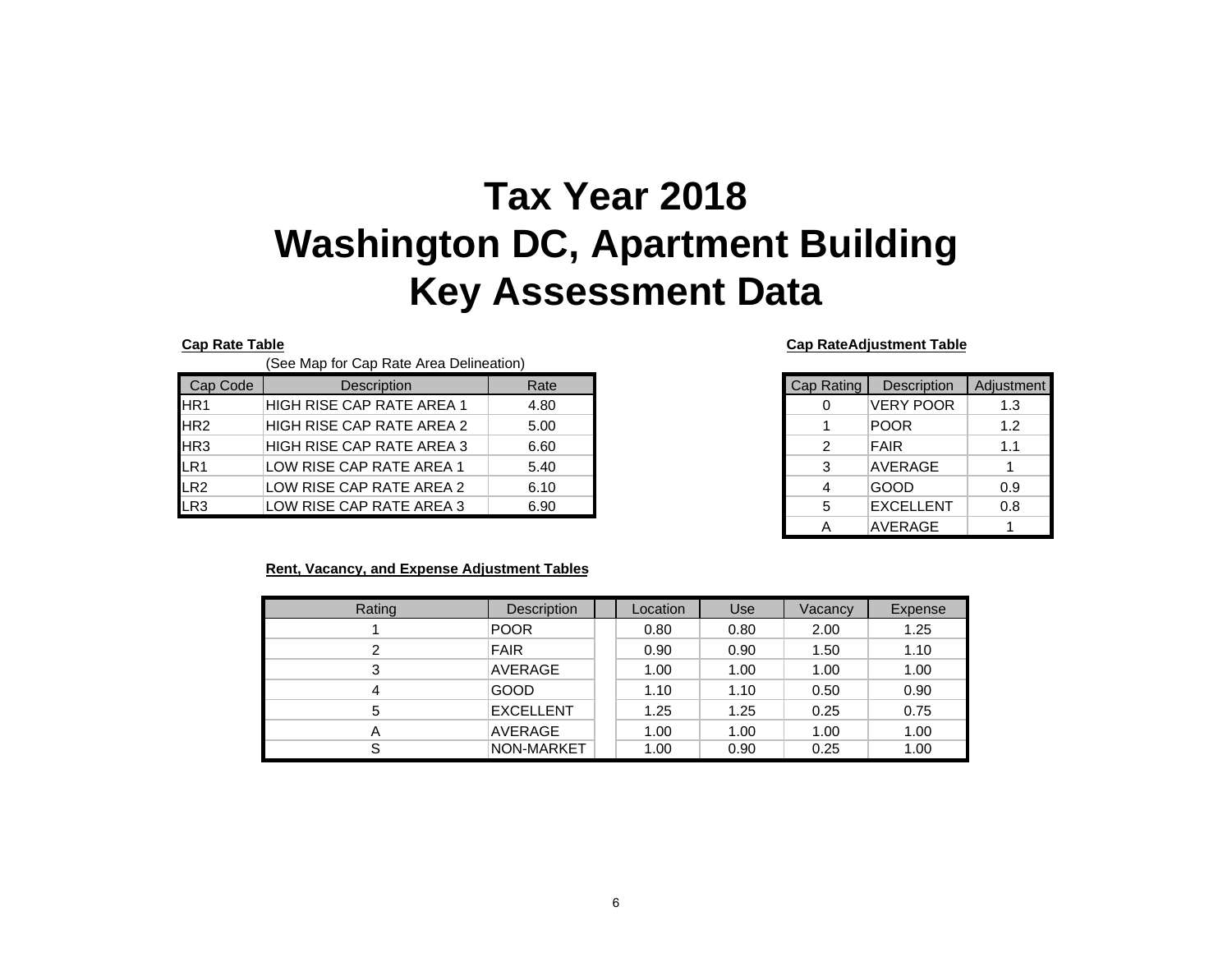#### **Tax Year 2018 Washington, DC Retail Property Key Assessment Data**

|                   |                            |                     | <b>CENTRAL</b><br><b>BUSINESS</b> |                   |                  |             |                  |                  |         |                          |
|-------------------|----------------------------|---------------------|-----------------------------------|-------------------|------------------|-------------|------------------|------------------|---------|--------------------------|
|                   |                            | <b>CAPITOL HILL</b> | <b>DISTRICT</b>                   | <b>GEORGETOWN</b> | <b>NORTHEAST</b> | OLD CITY #2 | <b>SOUTHEAST</b> | <b>SOUTHWEST</b> |         | UPTOWN EAST TUPTOWN WEST |
|                   | Vacancy Ratio              | 6.5%                | 6.5%                              | 6.5%              | 6.5%             | 6.5%        | 6.5%             | 6.5%             | 6.5%    | 6.5%                     |
|                   | Expense Ratio              | 7.0%                | 7.0%                              | 7.0%              | 7.0%             | 7.0%        | $7.0\%$          | $7.0\%$          | $7.0\%$ | 7.0%                     |
| Code              | <b>Description</b>         | Annual Rent         |                                   |                   |                  |             |                  |                  |         |                          |
| 1 <sub>RET1</sub> | RT SM < 10K SF             | 34.20               | 71.40                             |                   | 18.10            | 42.80       | 16.30            | 71.40            | 26.00   | 43.90                    |
|                   | $2$ RET2 RT MED < 20K SF   | 30.80               | 64.30                             |                   | 16.20            | 38.60       | 14.70            | 64.30            | 23.40   | 39.50                    |
|                   | $3$ RET3 RT LRG < 50K SF   | 27.30               | 57.10                             |                   | 14.40            | 34.30       | 13.10            | 57.10            | 20.80   | 35.10                    |
|                   | $4$ RET4 RT XLG $>$ 50K SF | 23.90               | 50.00                             |                   | 12.60            | 30.00       | 11.40            | 50.00            | 18.20   | 30.70                    |
| 5RET <sub>1</sub> | <b>RT MKT AREA 1</b>       |                     |                                   | 44.90             |                  |             |                  |                  |         |                          |
|                   | 6 RET2 RT MKT AREA 2       |                     |                                   | 57.10             |                  |             |                  |                  |         |                          |
|                   | 7 RET3 RT MKT AREA3 SM     |                     |                                   | 97.90             |                  |             |                  |                  |         |                          |
|                   | 8 RET4 RT MKT AREA3 LG     |                     |                                   | 35.70             |                  |             |                  |                  |         |                          |
|                   | 9 RET5 RT 1ST/UPPR FLR     | 27.30               | 57.10                             | 97.90             | 14.40            | 34.30       | 13.10            | 57.10            | 20.80   | 35.10                    |
|                   | 10 RETB RT BANK/FINANCE    | 34.20               | 71.40                             | 57.10             | 18.10            | 42.80       | 16.30            | 71.40            | 26.00   | 43.90                    |
|                   | 11 RETR RT RESTAURANT      | 34.20               | 71.40                             | 51.00             | 18.10            | 42.80       | 16.30            | 71.40            | 26.00   | 43.90                    |
| 12 RTLL           | <b>RT LOWER LEVEL</b>      | 12.20               | 25.50                             | 51.00             | 12.20            | 25.50       | 12.20            | 25.50            | 12.20   | 25.50                    |
|                   | 13 RTUA  RT UPPR FLR APT   | 20.40               | 41.80                             | 30.60             | 12.20            | 30.60       | 12.20            | 40.80            | 20.40   | 20.40                    |
|                   | 14 RTUO RT UPPR FLR OFF    | 20.40               | 41.80                             | 30.60             | 12.20            | 30.60       | 12.20            | 40.80            | 20.40   | 20.40                    |
|                   | 15 RTUR RT UPPR FLR RET    | 20.40               | 41.80                             | 38.80             | 12.20            | 30.60       | 12.20            | 40.80            | 20.40   | 20.40                    |

### **Cap Rate Table**

| Cap Code | Description           | Rate  |  |  |
|----------|-----------------------|-------|--|--|
| RF1      | STANDARD RETA         | 0.063 |  |  |
| RF2      | <b>SHOPPING CTR/I</b> | 0.065 |  |  |
| RE3      | <b>DEPT STORE/SUI</b> | 0.065 |  |  |

| Cap Code | <b>Description</b>    | Rate  |
|----------|-----------------------|-------|
|          | ISTANDARD RETA        | 0.063 |
|          | SHOPPING CTR/I        | 0.065 |
|          | <b>DEPT STORE/SUI</b> | 0.065 |
|          |                       |       |
|          |                       |       |
|          |                       |       |
|          |                       |       |

### **Rent, Vacancy, and Expense Adjustment Tables**

| Rating | <b>Description</b> | Location | Use  | Vacancv | Expense |
|--------|--------------------|----------|------|---------|---------|
|        | <b>POOR</b>        | 0.80     | 0.80 | 1.50    | 1.20    |
|        | <b>FAIR</b>        | 0.90     | 0.90 | 1.25    | 1.10    |
| د      | AVERAGE            | 1.00     | 1.00 | 1.00    | 1.00    |
| 4      | GOOD               | 1.10     | 1.10 | 0.75    | 0.90    |
| 5      | <b>EXCELLENT</b>   | 1.20     | 1.20 | 0.50    | 0.80    |
| A      | AVERAGE            | 1.00     | 1.00 | 1.00    | 1.00    |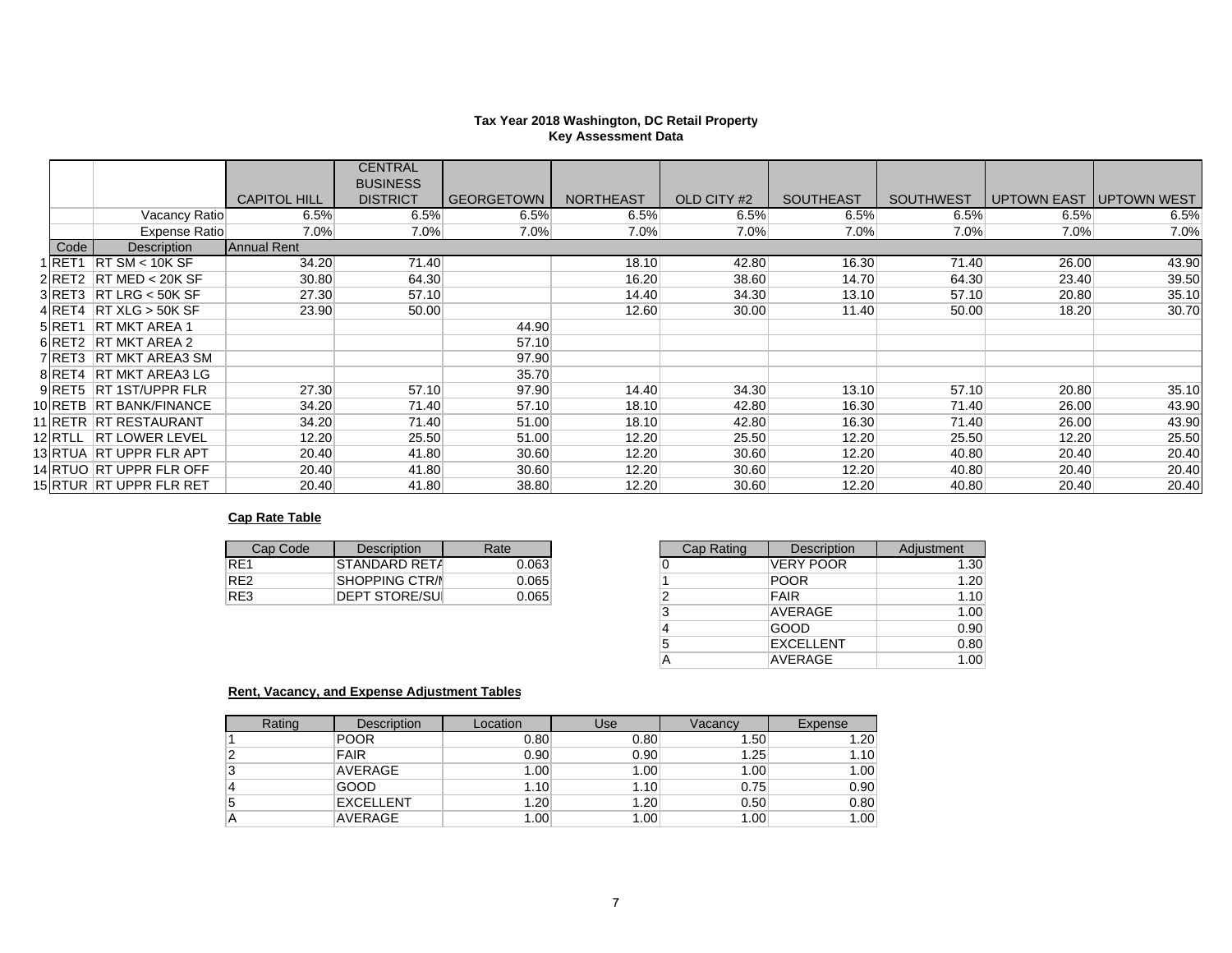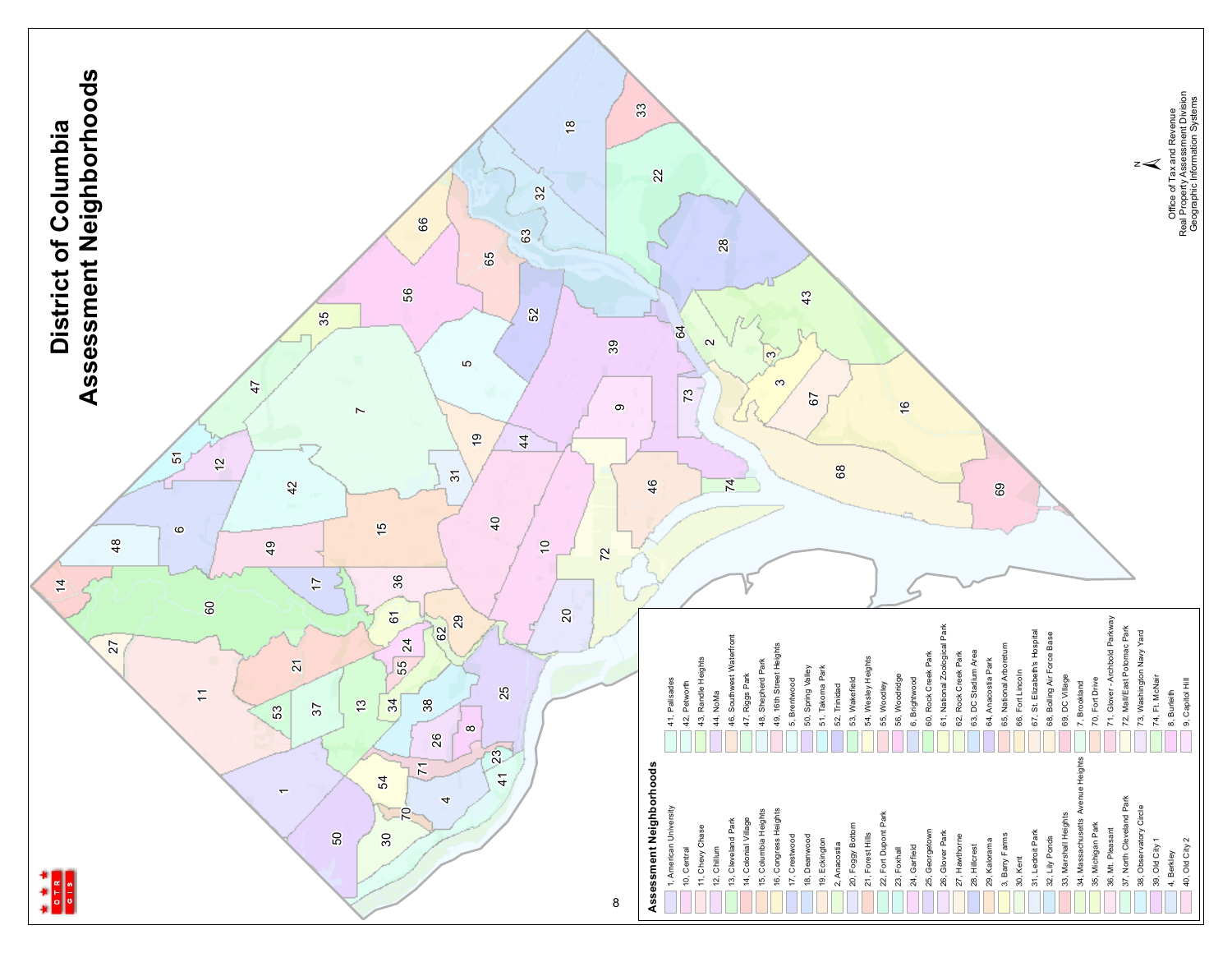